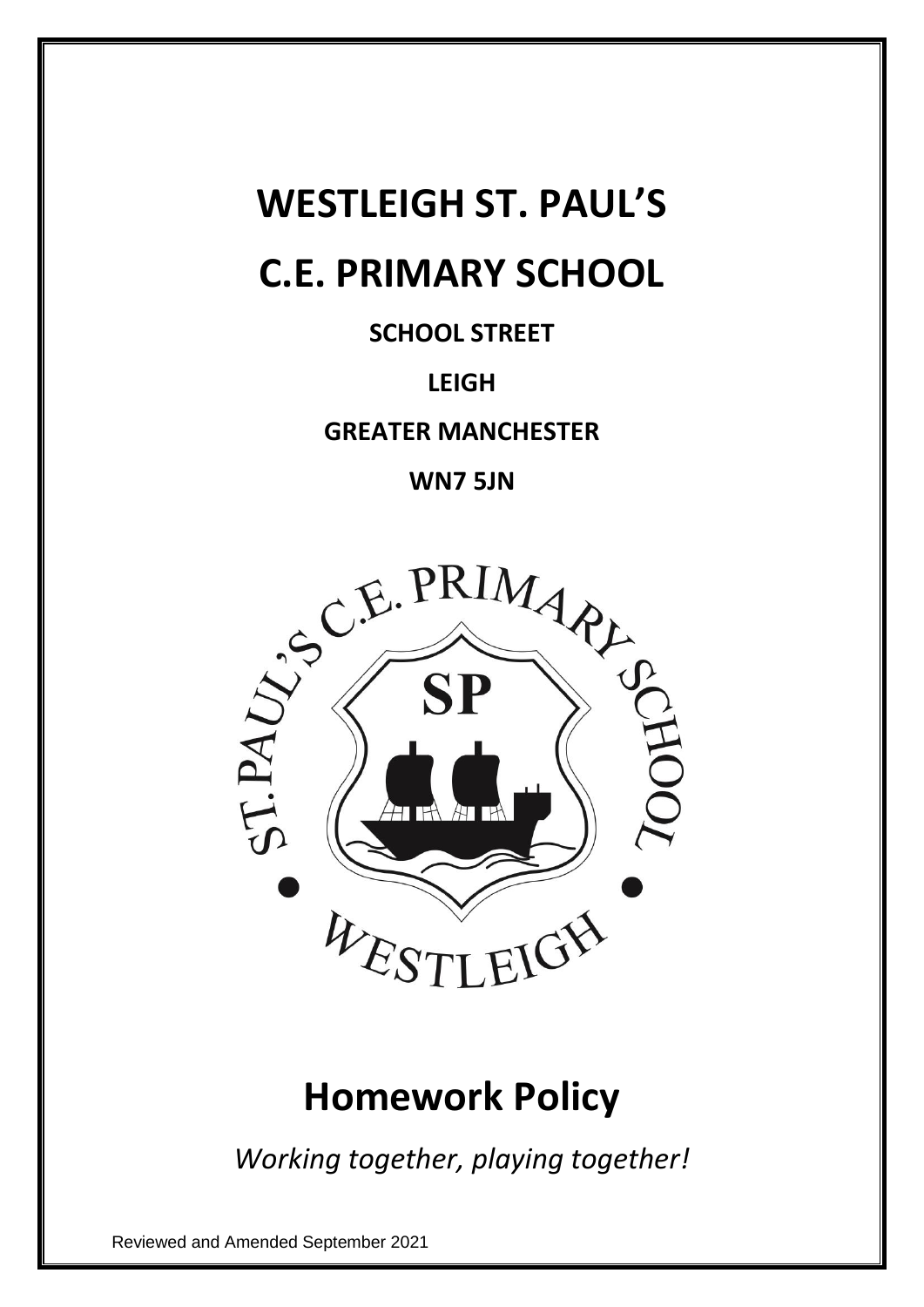#### **Mission Statement**

Westleigh St. Paul's CE Primary School is committed to the provision of a high quality education for all its pupils, designed to ensure that they can realise their individual potential within a Christian framework.

#### **Introduction**

Homework is anything children do outside the normal school day that contributes to their learning and can encompass a whole variety of activities set by the teachers. This policy sets out what Parents/Carers can expect in terms of homework and the important role they play in supporting children with homework.

#### **Rationale for Homework**

Homework is a very important part of a child's education, and can add much to a child's development. One of the aims of our teaching is for children to develop as independent learners, and we believe that doing homework is a good way in which children can acquire the skill of independent learning.

Homework plays a positive role in raising a child's level of attainment. However, we also acknowledge the important role of play and free time in a child's growth and development. While homework is important, it should not prevent children from taking part in the activities of various out-of-school clubs and of other organisations that play an important part in the lives of our pupils. In support of this, we aim to provide homework which is adequate in reinforcing learning without being excessive.

#### **Aims and Objectives**

The aims and objectives of homework are:

- to enable pupils to make maximum progress in their academic and social development;
- to help pupils develop the skills of an independent learner
- to promote cooperation between home and school in supporting each child's learning
- to consolidate and reinforce the learning done in school, and to allow children to practice skills taught in lessons
- to help children develop good work habits for the future.

#### **Homework at Westleigh St. Paul's**

In both Key Stages, reading is vital. Parents are encouraged to read with their child each evening, if possible, and sign their child's diary every time they read. To help your children's progress in reading, it is necessary to read with them a minimum of twice per week. Reading books will be changed as shown below.

| <b>Class</b>      | <b>Books Changed</b> |
|-------------------|----------------------|
| Reception         | Monday and Friday    |
| Year 1            | Monday and Friday    |
| Year <sub>2</sub> | Monday and Thursday  |
| Key Stage 2       | As required          |

In Reception, the class teacher will send home homework and activities based on basic skills. This will vary from week to week, and may include some written work as well as practical activities.